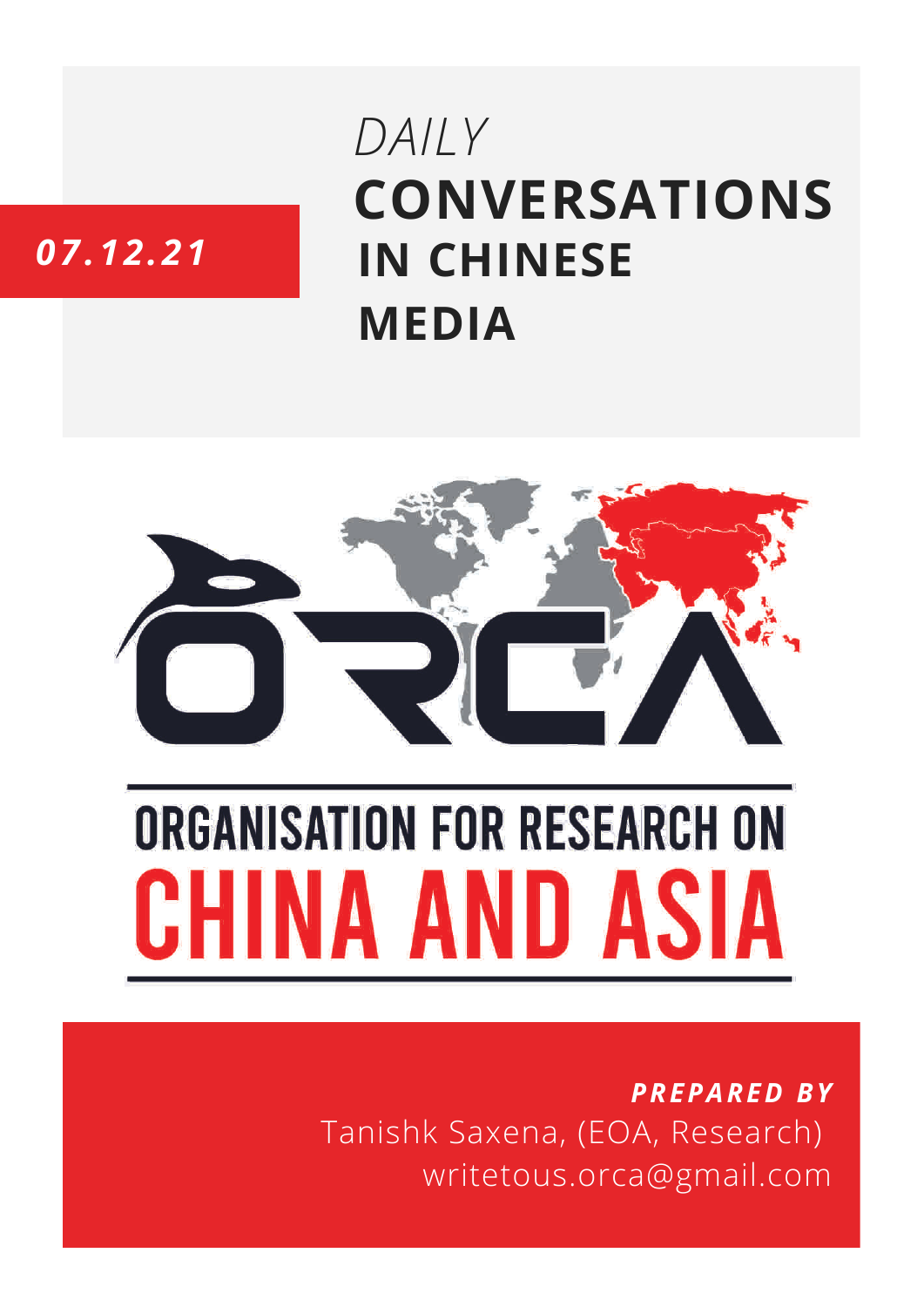#### **I. Social Media Chatter in China**

- **Another debate over whether martyr died in clash with India:** Military observer accounts on Weibo have reported yet another soldier named Zhang Haijun has died while serving on the border. A media report says he was born in 1996 and joined the military in 2016. "He died in January 2021 while conducting a training mission in the high altitude" is the official cause given. Images in the news report show a group of soldiers bringing a placard in honor of Zhang Haijun in his hometown where his mother received an official document of "Martyrdom news" and a medal. Images of his diary have also been uploaded where he listed the goals that he wanted to achieve. Some of the military observer accounts on Weibo say he died at the Sino-Indian border clash while others state it was because of altitude sickness.
- **Satellite images of Chinese Airbases near LAC:** A Twitter user has [uploaded](https://twitter.com/Mrcool63040811/status/1468136932194406403) satellite images of Chinese airbases near LAC. The images are classified as before and after the standoff (January 2020 and December 2021). The pictures provide insights into the ongoing and upcoming construction of military infrastructure near border areas.
- **Time-lapse of new airstrips and Airports on LAC:** Twitter account has uploaded the time-lapse of New Airstrips/Airports under construction near Indian borders.
- **Chinese commentator remarks on Russia India relations:** A Chinese current affairs commentator/CPC propagandist on Weibo(with considerable following) named Si Ma'nan has written on the recently concluded India-Russia Summit. He says that India wants Russia to limit its cooperation with China and notes that the U.S has not been able to shape traditional India-Russia relations. The fact that Putin chose India as his first foreign visit since the pandemic is a strong sign of good relations. But Russia is mostly in it for the money that it gets from its arms sale to India. He also says that by cooperating with India, Russia can get some money, but cooperating with China is about way more than that.

#### **II. News in China**

• Video footage [released](https://www.janes.com/defence-news/news-detail/planaf-deploys-h-6j-in-mine-laying-bombing-drills-in-south-china-sea) by the CCTV shows that H-6J (a long-range strategic bomber) of the People's Liberation Army Navy Air Force took off at night. It arrived at the designated area in the South China Sea at dawn and was spotted carrying out laying sea mines and dropping bombs on targets located on islands and reefs as part of a live-fire exercise in the South China Sea.